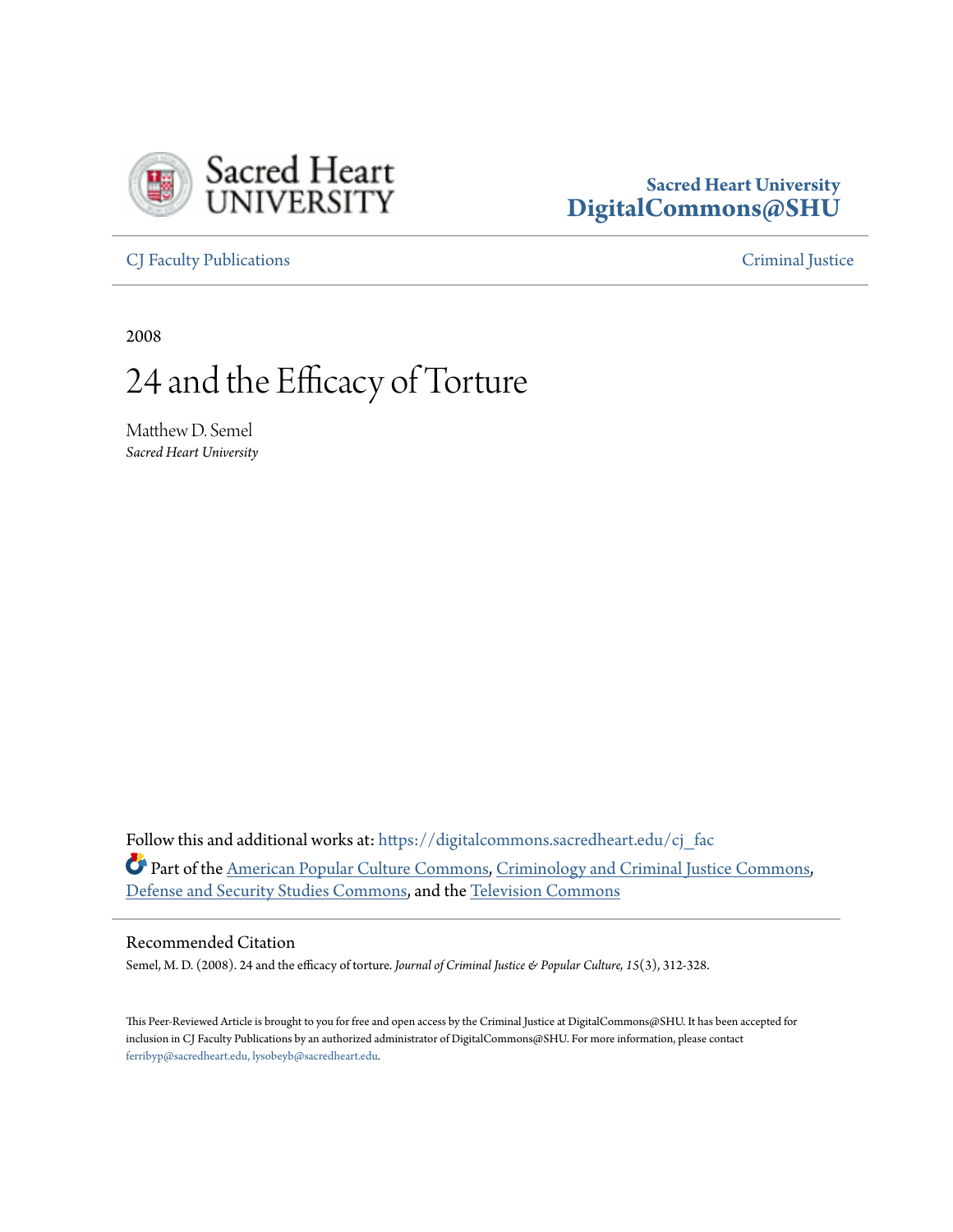#### *24* **and the Efficacy of Torture**

**By**

#### **M. D. Semel Department of Criminal Justice Sacred Heart University**

In the Fox Television Network program *24* a fictional counterterrorism agent named Jack Bauer uses extreme measures, including torture, to save the United States from catastrophic terrorist attacks. Bauer uses torture even though its efficacy is in question and it is illegal. Political leaders, including President George Bush, have endorsed the use of torture and Bauer's fictional success has reinforced that the idea these methods are both necessary and effective in obtaining actionable intelligence. This paper examines existing literature on military interrogations in the context of *24* and reviews empirical and descriptive evidence about existing practices. While researchers cannot ethically or legally test torture's effectiveness, more research is needed to study methods currently in use by the military.

*Keywords: counterterrorism, television, 24, interrogations*

#### **INTRODUCTION**

Counterterrorism agent Jack Bauer, the chief protagonist in the Fox Television Network series *24* rarely holds back when trying to extract information from a suspected or confirmed terrorist or to protect the United States from disaster (Surnow, 2003). Over the course of his television career, the fictional federal agent breaks a drug lord out of a federal prison, causing a riot and the death of at least one corrections officer. He assaults and seriously injures his partner to protect his undercover operation. He shoots and kills a known terrorist, even though she is no longer a threat. He interrogates a suspected terrorist while his partner cuts the suspect's wrist. He fights heroin addiction after using the drug to convince drug cartel members that he has joined them. Again, to protect his cover, he points a gun at his partner's head and squeezes the trigger, guessing, correctly, that the gun is not loaded. He tells a potential source of information that she will be sent to a foreign country for interrogation where her constitutional rights do not apply. He points a gun at a military pilot and orders the pilot to stay on course after the pilot has been given orders to turn the plane around. In an interrogation room, he fires a gun at an interrogation subject. All of these events occur in less than twenty-four hours during Season Three of the show.

Season after season, Bauer averts the country from disaster of apocalyptic proportions with derring-do and tactics that almost certainly violate U.S. and international law. And, he gets results, often electing to use torture as his primary method of interrogation despite the fact that torture violates U.S. and international law and its efficacy is in question. Instead of inspiring a national discussion about the most effective ways to gather intelligence, *24* and its fictional protagonist have become models of an effective counterterrorism strategy. It is not clear what

© 2008 School of Criminal Justice, University at Albany Journal of Criminal Justice and Popular Culture, 15 (3), 2008.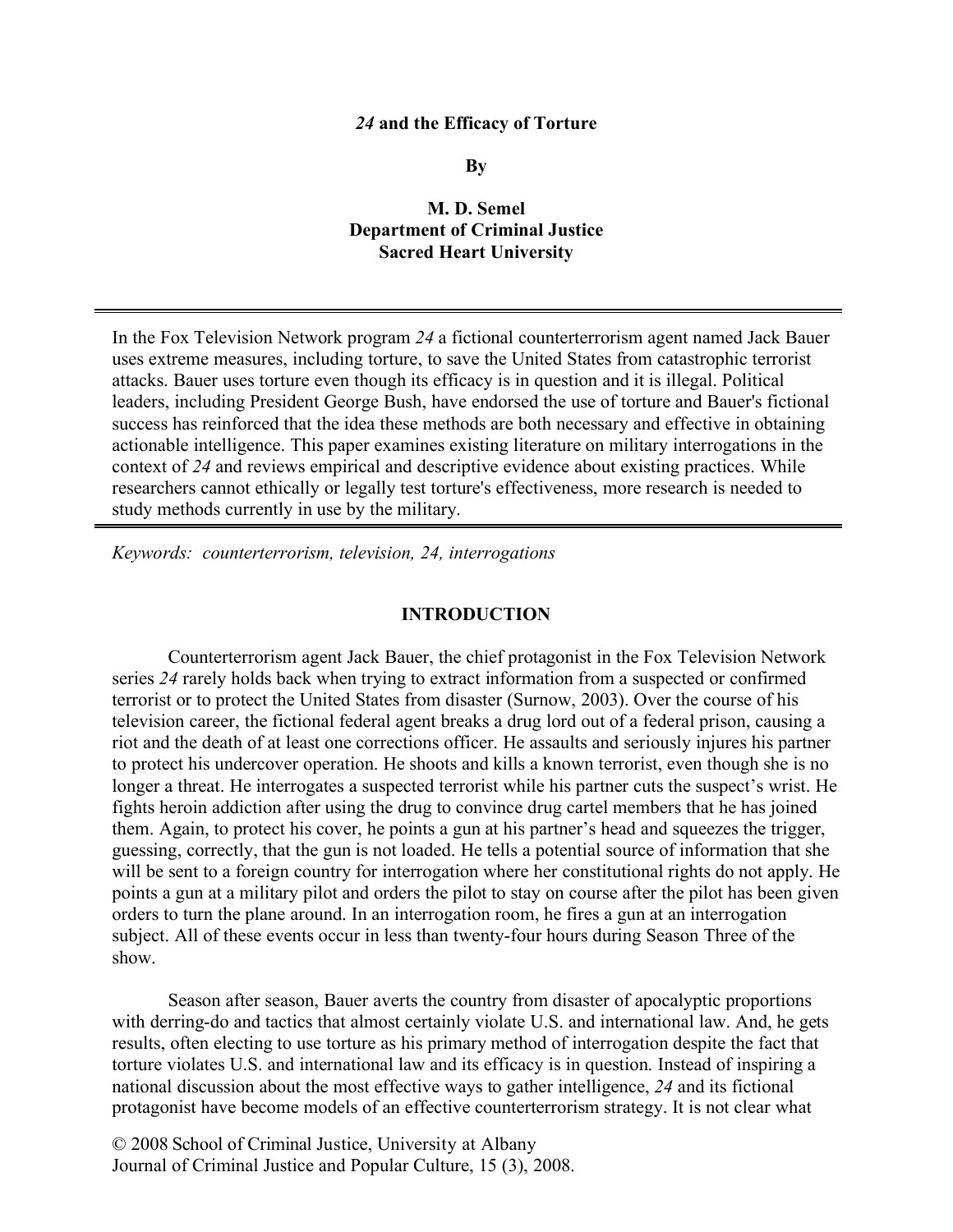interrogation methods are effective to gather accurate and actionable intelligence. This paper will survey the extant research about military interrogations and examine what seems to be effective and ineffective in current practices. A lack of empirical knowledge has allowed shows like *24* to seduce viewers into believing that there is a simple and effective way to deal with the complex problem of fighting terror.

On *24* Bauer's success comes in several forms. When Bauer tortures or threatens suspects, he usually obtains at least some of the information he needs and, by the end of each season, the threatened catastrophic attack is averted. The show is a commercial hit. Millions of people watch *24.* The show has generated fan clubs and web sites devoted to arcane information about the character and the counterterrorism unit for which he works (e.g. www.24archive.com). The character "Jack Bauer" has seeped into the consciousness of many Americans. He has become a cultural icon and, in some cases, the model of an effective counterterrorism agent. The Heritage Foundation, a Washington D.C. think tank, sponsored a forum about the image of the United States in its fight against terrorism, featuring both the Secretary of Homeland Security and actors from *24* (Farhi, 2006). According to Farhi, the secretary "praised" Jack Bauer's "character" and "tenacity" and indicated that the "perseverance" displayed by both he and his fictional colleagues "will help America defeat terrorism." At other times, both former president Bill Clinton (McAuliff, 2007) and Associate Supreme Court Justice Antonin Scalia (Berlow, 2008) have referred approvingly to Bauer and his practices. For many Americans, including members of the political elite, Jack Bauer embodies the real men and women who toil anonymously in the nation's counterterrorism agencies.

Bauer's fictional success has not gone unnoticed. Some members of the military have expressed concern about its message. Brigadier General Patrick Finnegan, an instructor at the United States Military Academy at West Point, traveled to Hollywood to convince the producers of *24* to air a show where "torture backfires" (Regan, 2007; Mayer, 2007). According to Mayer, Joe Navarro, a Federal Bureau of Investigation (FBI) expert on interrogations who accompanied Finnegan on the trip, asserted that a federal agent like Bauer is the type of agent that should not be "in your organization."

The visual style of *24* where the action transpires in real time and a pounding digital timer marks commercial breaks, may make it difficult for some viewers to determine if they are watching "live," unfolding events or fiction, particularly children and adolescents. Each season portrays a march toward a potentially catastrophic terrorist attack, not unlike the attacks on the World Trade Center and the Pentagon. At the end of twenty-four hours of *24* however, the United States prevails, and it prevails in part because the fictionalized hero of the series, Jack Bauer, uses many of the same tactics as the bad guys, including torture. He uses torture in spite of the fact that its efficacy and its legality are in doubt. The message? We need more of "this type of agent."

Viewers of *24* may well reason that if Bauer uses it and the president authorizes it, torture must be effective at producing intelligence. During Season Three of *24* President David Palmer defers to Bauer's judgment when such hard decisions need to be made. Unlike the fictional president, Bauer does not equivocate or internally debate the choices he must make. Viewers learn that when extracting intelligence, torture is Bauer's method of choice. Torture proves itself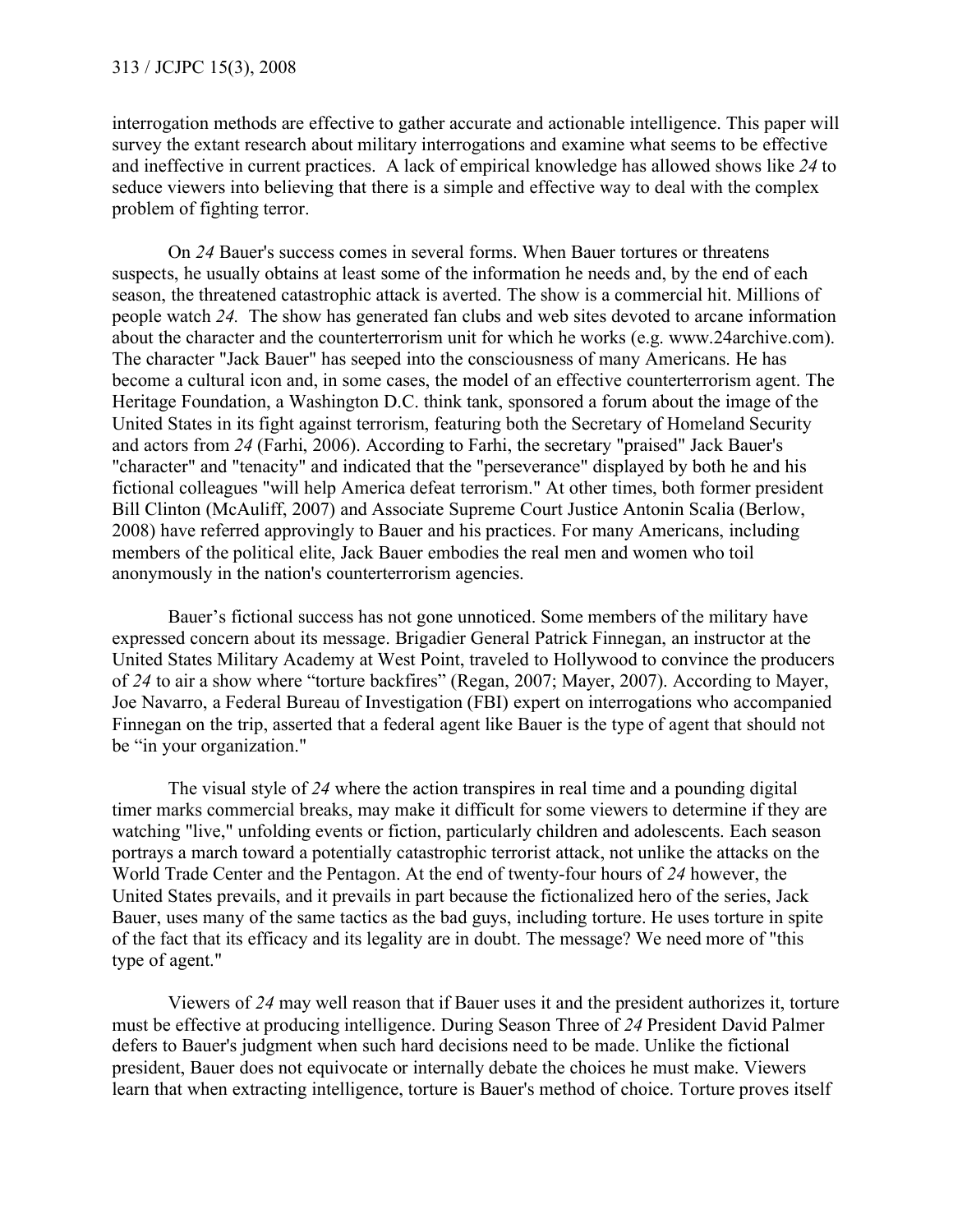successful for Bauer under a variety of circumstances, regardless of the subject and despite its illegality and the absence of empirical support for its use.

#### **MILTARY INVESTIGATIONS**

While some policy makers and members of the public support the extreme measures used by Bauer, no empirical support exists to show they produce accurate intelligence. Social scientists cannot test harsh techniques or practices that amount to torture in an experimental setting; such an experiment would be both illegal and in violation of ethical constraints imposed on researchers. The only evidence about the effectiveness of torture, the act of inflicting severe mental or physical pain on someone to force them to do or say something, comes from those who were tortured and recount their experiences or from torturers themselves.

Studying techniques currently used by military intelligence and federal agents presents its own difficulties and challenges. These challenges include security issues, access to samples of interrogators, and the reliability and validity of the results obtained. The United States Army, the Central Intelligence Agency (CIA) and the Federal Bureau of Investigation are unlikely to formally allow researchers access to their personnel, both to protect both their agents and the interrogation techniques they use. Interrogators may also be reluctant to submit to surveys or interviews for fear of liability, or they may answer questions falsely for similar reasons, particularly at a time when human rights groups and others have accused the U.S. of using torture to gather intelligence (e.g. Malinowski, 2007), in violation of U.S. and international law (Its prohibition is implicit in the Military Code of Conduct.)

Methods employed by the United States to procure intelligence from human subjects have undergone increasing attention since the attacks of September 11, 2001, the year *24* debuted on network television. The process of obtaining intelligence from captured subjects is known in the military as human intelligence collection (HUMINT) and the practice has garnered unprecedented examination and review (Sappenfield, 2005). There is self-reported, official, and anecdotal evidence of practices and procedures approved for use by the United States military (e.g. U.S. Army Intelligence and Interrogation Handbook, 2005). There are also reports that describe techniques actually used in the field (e.g. Mackey & Miller, 2005), including torture (e.g. Lagouranis, T. & Mikaelian A., 2007). It is unclear how wide-spread the use of torture is in HUMINT. There are no published studies from open sources that empirically test the procedures currently approved by the United States military. There are also no studies that survey experts in the field to determine what they believe are the most effective methods for educing actionable intelligence. The National Defense Intelligence College (2006) drew the same conclusions. A thorough review of the literature since 2006 by this writer found the same result. While there is a substantial body of research about interrogations in the law enforcement setting, there is no empirical evidence that this research is valid in the military context.

The Army Handbook describes a number of approaches interrogators should employ when interrogating prisoners, although not specifically terrorists. It suggests a military variation on the "good cop-bad cop" routine as well as unique strategies such as "fear up harsh," which is designed to exploit a prisoner's fears and intimate that the interrogator is the "way out of a trap."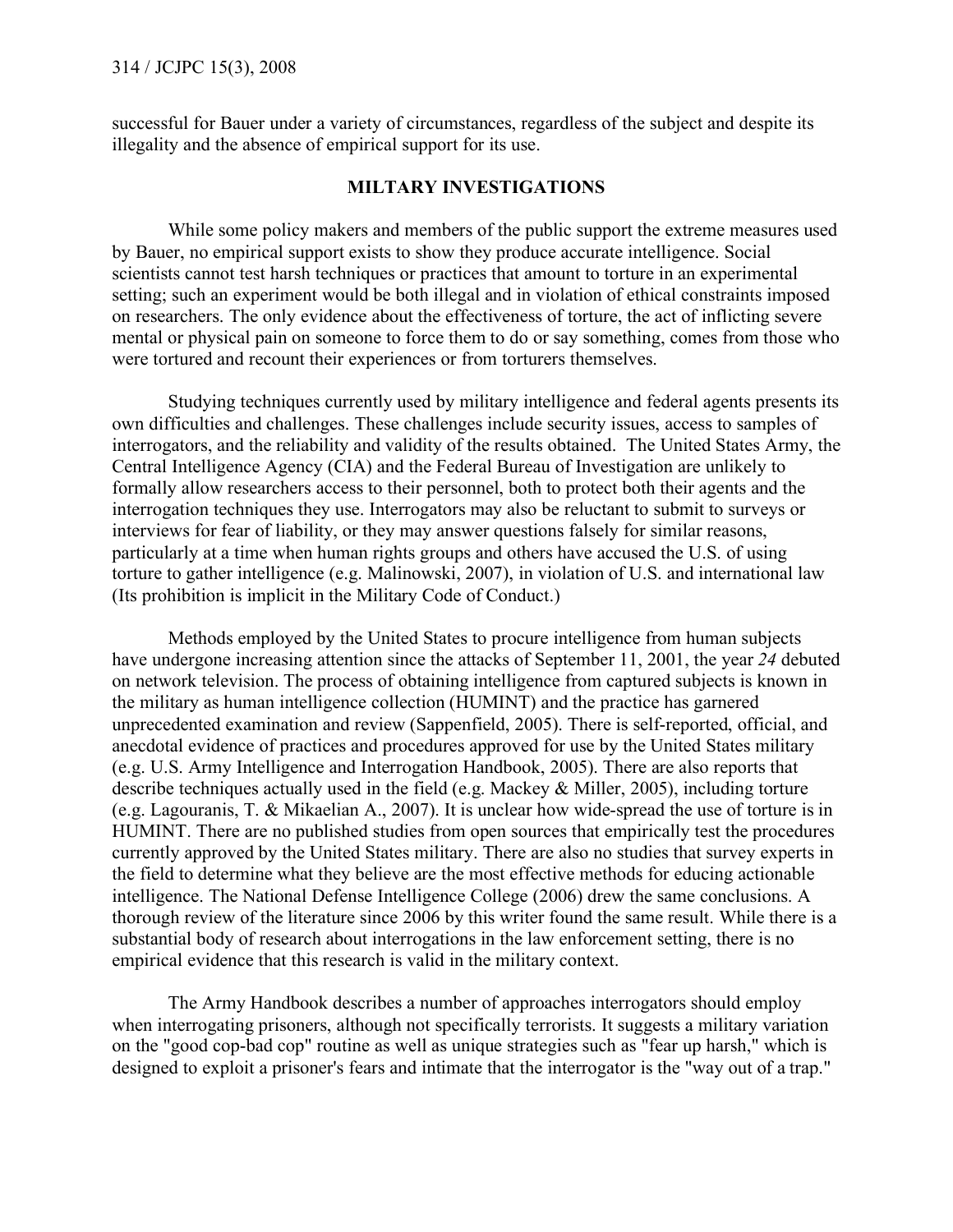The "fear up harsh approach" also allows the interrogator to yell and throw items in the interrogation booth. The Handbook cites no empirical support for its methods.

#### **DESCRIPTIVE EVIDENCE OF U.S. INTERROGATION TECHNIQUES**

News reports and human rights organizations have reported practices that they argue are contrary to United States and international law. For example, in 2004, evidence surfaced that U.S. military police personnel had tortured, humiliated, and, in at least one case, murdered prisoners in their custody at the infamous Abu Ghraib prison in Bagdad. While the most notorious incidents were not committed during interrogations, some allege that U.S. personnel did use harsh interrogation techniques when questioning subjects at the prison (Conason, 2004), and it is possible that prisoners died later from injuries sustained during interrogations. Also in 2004, Human Rights Watch issued a report, "Enduring Freedom: Abuses by U.S. Forces in Afghanistan," that accuses American troops of routinely abusing detainees held in U.S. custody at Bagram Airbase and other facilities, sometimes during interrogations (Human Rights Watch, 2004).

Critics of U.S. policy charge that the CIA had secret prisons called "black sites" where prisoners were tortured in order to extract information (Benjamin, 2007; Grey, 2007). At the United States Naval Base in Guantanamo Bay, Cuba, some prisoners held there and classified as "unlawful combatants" accuse American interrogators of using techniques to gather information that violate U.S. and international law (Beeg, 2006; Kurnaz, 2008). Beeg and Kurnaz also document abuses of other prisoners they observed while held at Guantanamo. Private interrogators, hired in contravention of U.S. military policy, have also been accused of abuses at Abu Ghraib and elsewhere (Cushman, 2004). (See AR 15-6 Investigation of the Abu Ghraib Prison and 205th Military Intelligence Brigade and AR 15-6 Investigation of the Abu Ghraib Detention Facility and 205th Military Intelligence Brigade, 2004, collectively entitled Investigation of Intelligence Activities at Abu Ghraib, both report the result of investigations into the incidents at Abu Ghraib conducted by the United States military. See also the Independent Panel to Review Department of Defense Detention Operations, 2004, the published results of an independent review.)

In conjunction with the advent of military operations in Afghanistan and Iraq, the opening of Guantanamo Bay prison and increased covert action by the CIA, there are now a number of sources for descriptive evidence of interrogation techniques used after the attacks of September 11, 2001. Mackey and Miller (2004) write about Mackey's service as a military interrogator in Afghanistan, Saar (2005) describes his tenure as military interpreter and intelligence soldier at Guantanamo Bay, Holton (2005) discusses his role as a military interrogator in Iraq, and Lagouranis (2007) also writes about his service as a military interrogator, in Iraq. Mackey's recounting is relatively benign while Saar, McKelvey (2007), and Lagouranis tell of questionable practices, including torture, that they insist were the norm, not the exception. Holton does not give an in depth account of his role as an interrogator but generally characterizes his activities as in accordance with appropriate guidelines and methods. With the exception of McKelvey, the other books are first-person accounts of military interrogators; McKelvey interviewed military personnel as well as former prisoners and their families.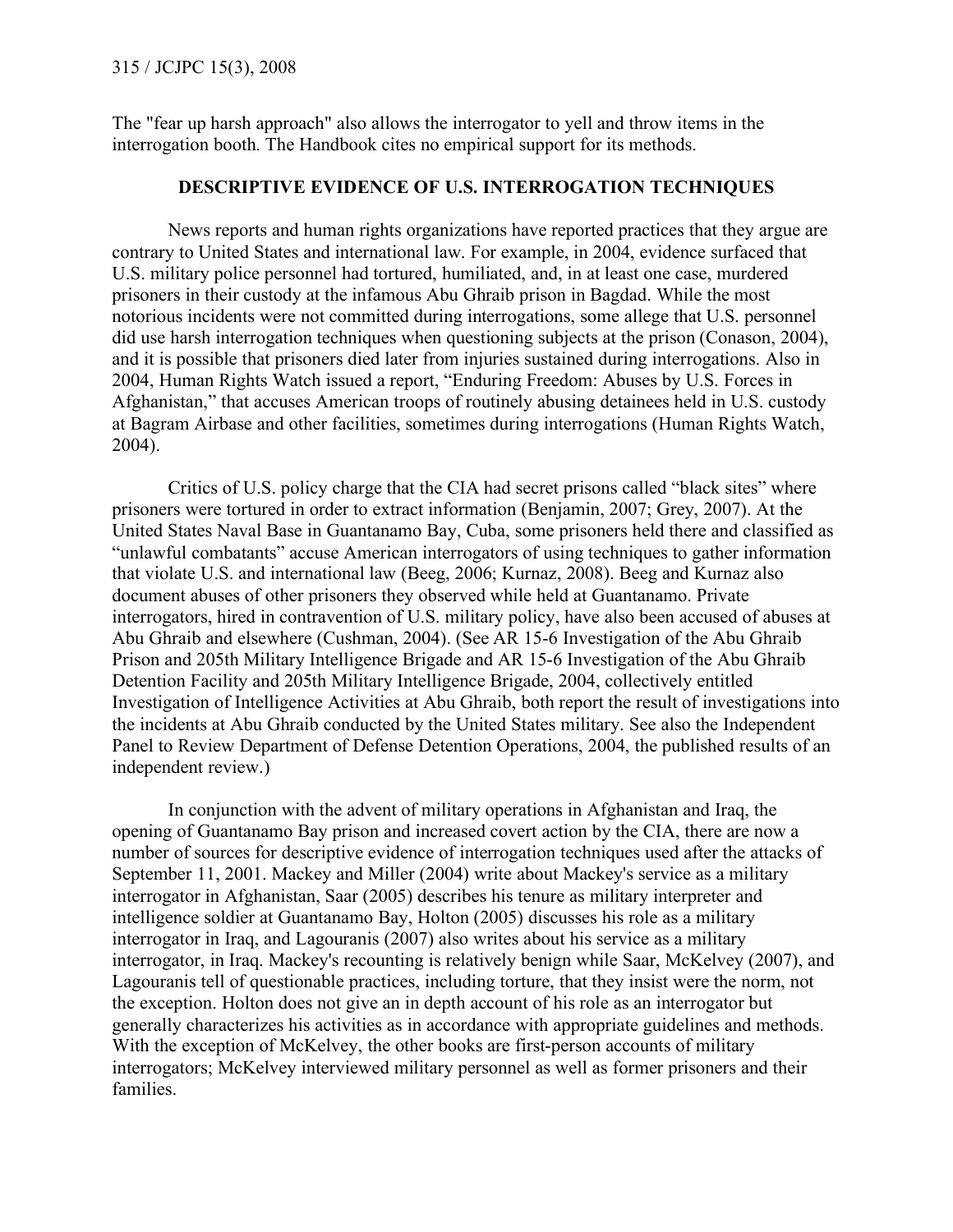$\setminus$ 

McKelvey's book, *Monstering*, takes its name from a technique used by military interrogators to "break" an uncooperative subject and Mackey (2004) describes the practice in detail. He and other interrogators believed that if interrogator and prisoner were subject to the same conditions, including sleep deprivation, a marathon interrogation session would not run afoul of army regulations, U.S., or international law. The practice was used sparingly, according to Mackey, and required interrogator and subject to remain awake in the interrogation booth until the subject began to cooperate; one session lasted 29 hours. McKelvey describes monstering, as practiced in Iraq, to be a form of torture that used teams of interrogators, loud noises, and environmental controls, among other things. While interrogators needed to formally request the ability to use these "harsh" techniques, she quotes one soldier who said "'I never saw a sheet unsigned. $^{\prime\prime\prime}$  (160)

Begg (2006), a British citizen of Pakistani descent, describes his imprisonment and interrogations in Afghanistan and at Guantanamo Bay, which included torture. Kurnaz (2008), a Turkish citizen, recounts his five years at Guantanamo where he also says he was subjected to torture. Maher Arar, a Canadian citizen of Syrian descent, has widely described how he was arrested by American authorities and sent to Syria where he was tortured, (e.g. Feuer, 2007), and numerous newspaper and magazine articles published similar allegations. (e.g. Shane, Johnston, & Risen, 2007; Human Rights Watch, 2004; Schmitt, 2006.)

A number of anecdotal reports describe the interrogations of Al Qaeda lieutenant Abu Zabaydah. Posner (2003) writes that FBI officials believed their more humane efforts yielded good information while more aggressive questioning by CIA operatives did not. Posner recounts some of the details of the Zabaydah interrogation, which included the use of sodium pentathol, to loosen up the Bin Laden aide. The tapes of the interrogation and their destruction are now the subject of investigations by Congress and a federal prosecutor (Mazzetti & Johnston, 2008) According to Eban (2007), when Zabaydah was captured after a "firefight," he was a "mess," having been shot in the groin. When Zabaydah was medically stabilized, FBI agents began their "rapport building" approach with the prisoner and were beginning to gather useful information. The CIA then took custody of Zabaydah and instituted "harsh" techniques authorized by the president (e.g. Eggen & Pincus, 2007; Johnston, 2008).

Bowden (2003) discusses the interrogation of Khalid Sheik Mohammed, the alleged mastermind of the September 11th 2001 attacks and another of Al Qaeda's key members. According to Bowden, the CIA subjected Mohammed to waterboarding, isolation, environmental manipulation, loud noises, continual light, stress positions, drugs, sleep deprivation, hooding, and hunger, among other methods. He was told that his family was in custody and their status and safety depended upon his cooperation, a tactic used by Jack Bauer during an interrogation. In Bauer's case, however, he stages the execution of the subject's child to secure cooperation. Unnamed CIA officials said Mohammed began to talk after 90 seconds of waterboarding, (White, 2007), although some in the FBI doubt the value of the information he may have provided or that he could survive that length of time under such conditions (White). In 90 seconds, about 1.2 gallons of water would have been poured down Mohammed's throat (White, 2007).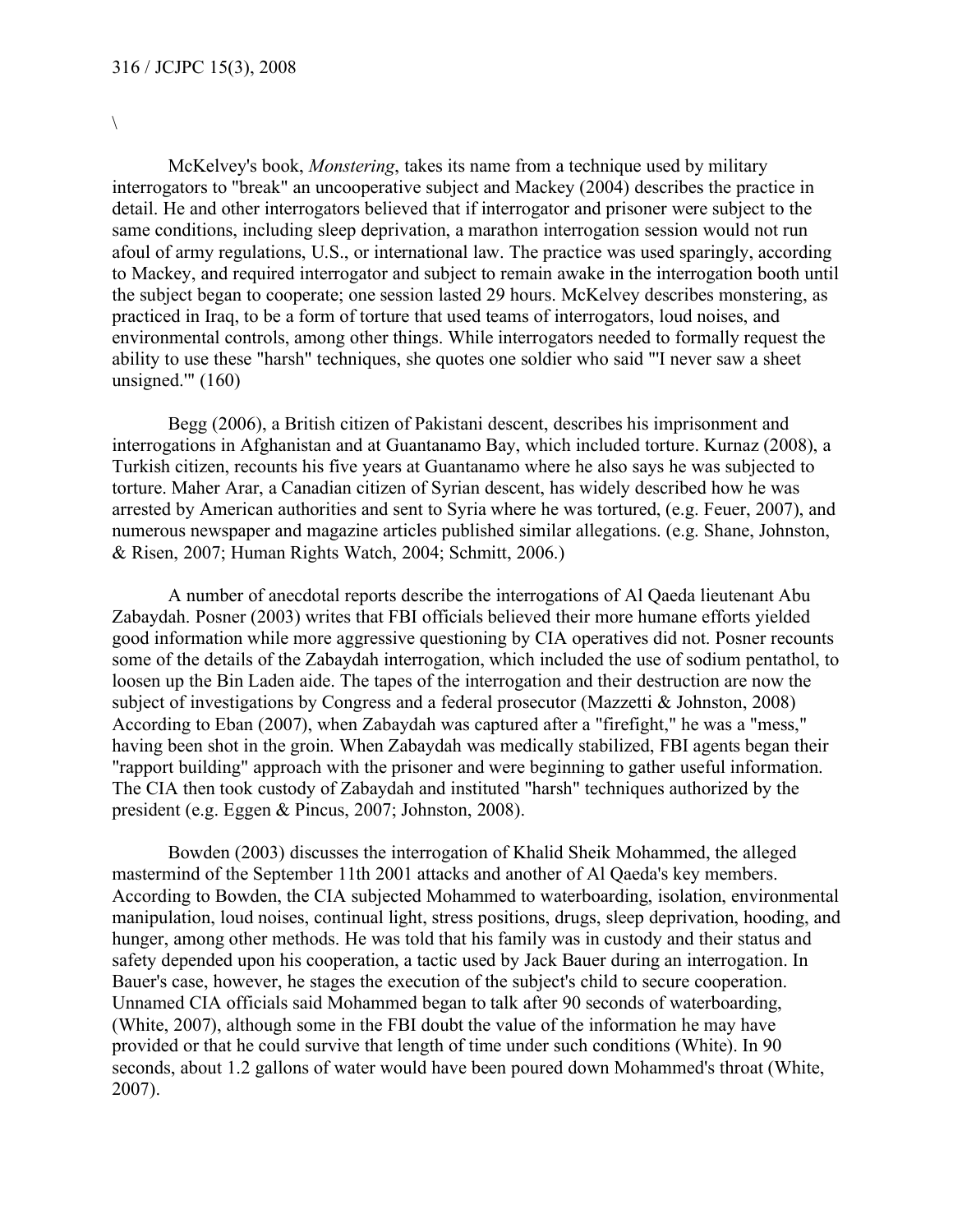#### **LESSONS FROM LAW ENFORCEMENT: ISOLATION, RAPPORT, AND FEAR**

Although no significant social science research has tested military and counterterrorism interrogation techniques, social scientists have studied law enforcement techniques for a number of years and a large body of empirical and descriptive literature exists (e.g. Gudjonsson, 2003; Kassin, 2007; Leo, 1992; Virj, 2000). The law enforcement literature has dispelled many myths about police interrogation techniques, such as police officers' confidence in their ability to detect deception. It has helped to highlight more reliable practices. While the goal of counterterrorism interrogations differ from those in law enforcement, military techniques and those of other agencies are based in part on a law enforcement model and personnel may be subject to the same myths that affect police interrogators. One set of myths is the efficacy of the practices used by a fictionalized counterterrorism agent on a television series.

Despite the differences between law enforcement and the military, there is some overlap in techniques and beliefs. Three methods currently endorsed by the military as effective share themes with law enforcement practices: isolation, fear, and rapport. These three practices are also endorsed by much of the current descriptive literature (Lagouranis, 2007; Mackey & Miller 2004).

Both military interrogators and those from law enforcement advance the idea that some form of isolation can induce cooperation in a subject. Police officers generally have sought to isolate a suspect from family, friends, and lawyers in the belief that outside parties will convince the suspect not to talk. Military interrogators use more extreme forms of isolation, sometimes reducing the prisoner's human contact and environmental stimulation to almost zero. They hope that the interrogator will become the focus for the prisoner's desire for human interaction. Law enforcement officers generate fear or anxiety in a suspect by subtlety implying they know more about the case than they actually do or by overstating the quantity and quality of the evidence. A POW's fear of the unknown, based on his ignorance about his captors or worry about his treatment, is believed to increase his anxiety and, as a result, lead to his cooperation, especially if he believes he might be transferred to another country for questioning. Perhaps most importantly, both police and military interrogations accept the idea, even if in differing degrees, that connecting with a subject in some way and building rapport make for a successful result (e.g. Eban, 2007; Richey, 2007).

In their survey of the law enforcement literature to date, Neuman and Serrano (2005) find that there is no empirical support for these three common techniques in spite of their wide-spread use by police officers and military interrogators. According to Neuman and Serrano, the only factor positively correlated with obtaining a confession is the length of an interrogation: the longer the questioning, the more likely police will wear down the suspect and extract a confession or inculpatory information. In *24* where time is always of the essence, torture or the threat of torture often produces quick results.

The fictional Jack Bauer's primary weapon is fear: fear of death or great bodily injury unless the prisoner cooperates and provides information. The show's conceit, real time action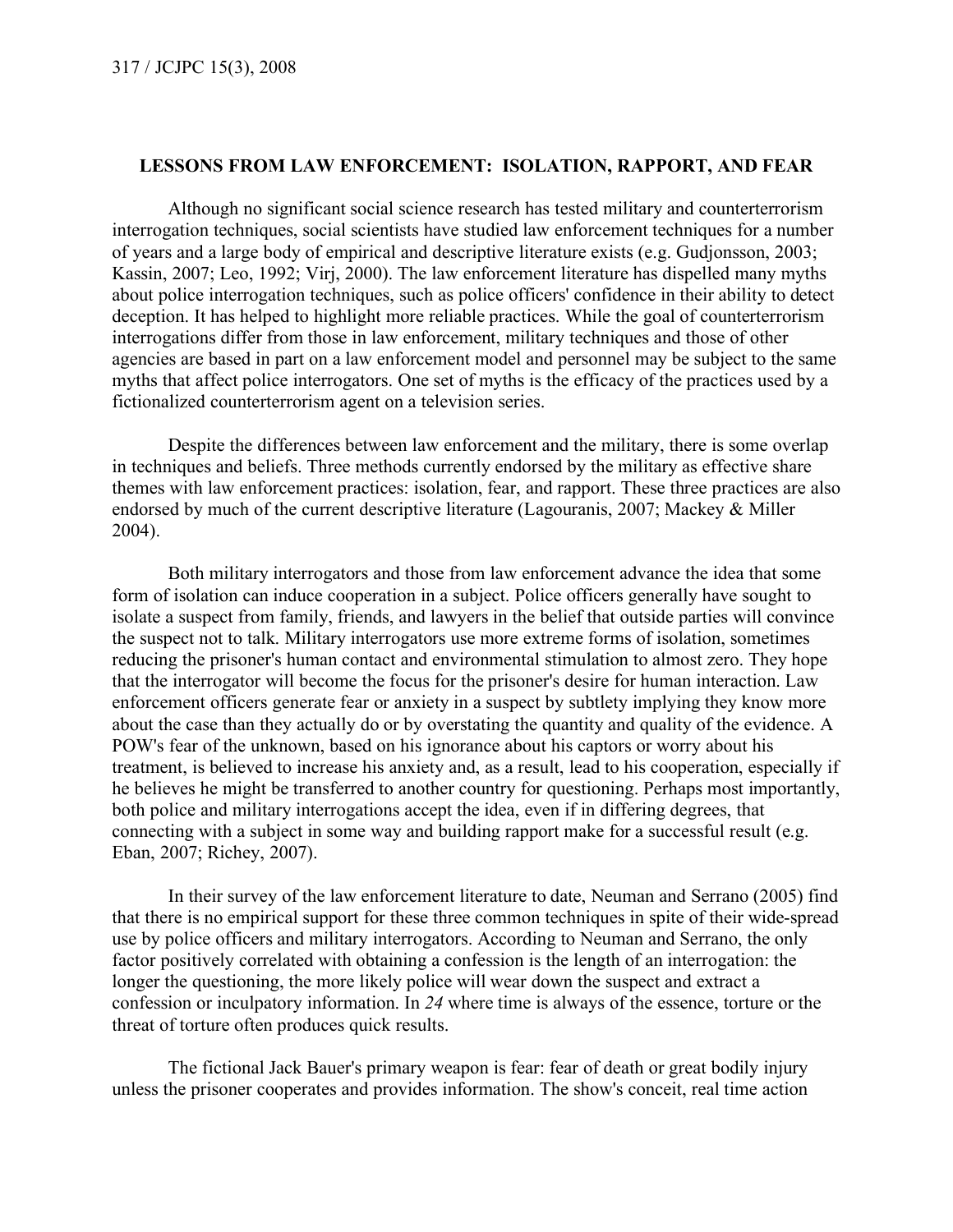with a favorable resolution in twenty-four hours, adds to its seeming authenticity. In turn, policy makers, presidential candidates, and politicians refer to the fictional Jack Bauer (and his tactics) with admiration. Political leaders connect the fiction of *24* with the reality of the global battle against terrorism, a reality that offers no easy answers and is not resolved in twenty-four hours. This precarious, ever-evolving relationship between torture as depicted by Hollywood and the actual horrors of an Abu Ghraib neutralizes torture's possible costs and falsely offers it as an antidote to the fear and helplessness set in motion by the attacks of September 11, 2001. Unleash Bauer and all that he stands for, the show and some political leaders tell us, surrender to "the dark side" and the battle will be won, in twenty-four hours, minus commercials.

#### **TORTURE'S EFFECTIVENESS**

It is unlikely that leaders of democratic countries, like President Bush, would authorize harsh practices and torture unless they believed such practices work and are appropriate, at least for some prisoners. The judiciary of one democratic country, Israel, decided that the effectiveness issue was moot in light of the high cost of using questionable practices. In 1999, the Israeli Supreme Court issued an opinion that outlawed torture even in the "ticking time bomb" scenario (Judgment on the interrogation methods applied by the GSS, 1999). In that opinion, Justice Aharon Barak wrote that while a "democracy must sometimes fight with one hand tied behind its back, it none-the-less has the upper hand" (23). This decision was probably, in part, a response to sharp international criticism of Israel's security agencies. It also likely reflected soul-searching on the part of Israeli political leaders that the value of information obtained by torture was not worth international opprobrium.

There is a wide range of positions on the efficacy of torture or its use in general. Greenberg (2006) reviews a number of positions from support to limited use to total ban. Debate about the use of torture still avoids or ignores threshold issues that should be of concern to social scientists and interrogators who operate in the field. These questions include: Does torture work? Do harsh interrogation methods extract reliable actionable intelligence that could not be obtained without it? Do the techniques currently authorized by the United States military and federal agencies succeed in producing accurate, actionable information? What do the experts in the field believe are the most effective methods for getting information? Is torture one of them?

The question of torture's efficacy may be hypothetically answered in a number of ways: it works; it does not work; it only works with specific personality types; only certain types of torture work. The use of what are called "harsh" techniques deepens the problem. To some, the term "harsh methods" is a euphemism for torture (e.g. Claude & Weston, 2005). To others, the term appears to describe practices that fall somewhere between torture and techniques formally authorized for use by the United States military and other federal agencies such as the FBI or the CIA. For example, Ross and Esposito (2005) write that the CIA exposed detainees to repeated listenings of "The Slim Shady" album by Eminem, which made many nervous and anxious. Is this torture?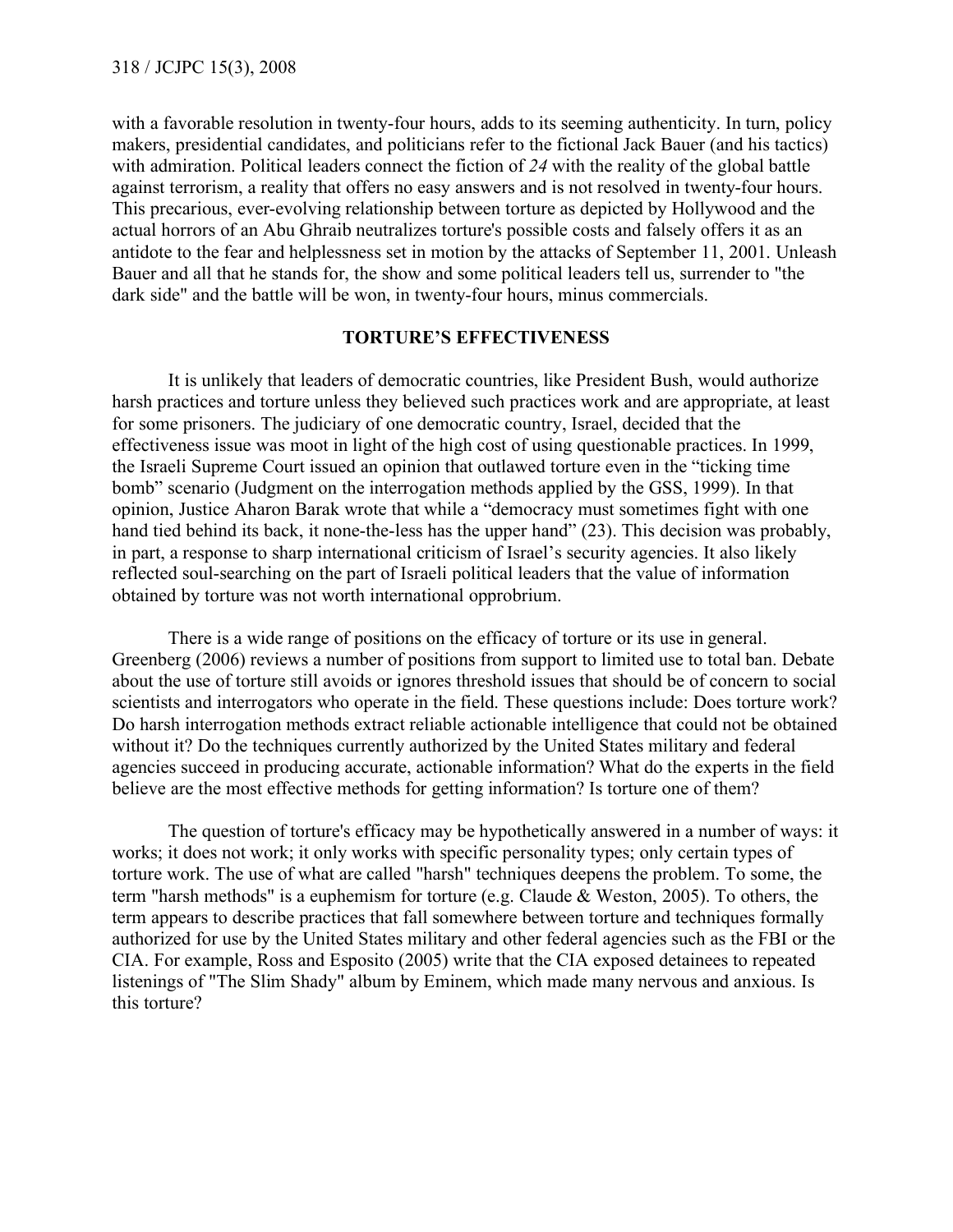#### **LAWS GOVERNING TORTURE**

Torture has a number of definitions under U.S. and international law, and treaties to which the United States is a signatory. In addition, all members of the United Nations, by virtue of their membership, are bound by the United Nations Charter (Byers, 2005), including the United States. The United Nations Charter does not specifically ban torture but implies its prohibition in the document's Preamble. Byers argues that special, *jus cogens* rules, internationally accepted principles of fundamental human rights, overrule conflicting treaty provisions and include a ban on torture. The most universally accepted definition comes from the United Nations Convention Against Torture and Other Cruel, Inhuman or Degrading Treatment or Punishment (Leavitt, 2004). The treaty, which has not been ratified by the United States Senate, defines torture as follows:

[A]ny act by which severe pain or suffering, whether physical or mental, is intentionally inflicted on a person for such purposes as obtaining from him or a third person information or a confession, punishing him for an act he or a third person has committed or is suspected of having committed, or intimidating or coercing him or a third person, or for any reason based on discrimination of any kind, when such pain or suffering is inflicted by or at the instigation of or with the consent or acquiescence of a public official or other person acting in an official capacity. It does not include pain or suffering arising only from, inherent in or incidental to lawful sanctions (1).

A number of federal laws also codify a definition of torture. For example, United States Code, Title 18, chapter 113c, section 2340, (2004), makes it a federal crime to torture outside of the U.S. and applies to citizens of the U.S. as well as torturers "present" on U.S. soil. Section 2340 defines torture as "an act committed under the color of law specifically designed to inflict severe physical or mental pain or suffering…" The law goes on to define "severe mental or physical suffering" as prolonged mental harm caused by or resulting from…the intentional infliction or threatened infliction of severe physical pain or suffering." The use of drugs and threats are also covered under the statute, as are "procedures calculated to disrupt profoundly the senses or personality…" According to a legal memo prepared for the White House, (Bybee, 2002) the law had not been applied in the context of interrogations, either military or law enforcement. It is noteworthy that the federal law on torture requires that the action be "specifically designed" to inflict the harm, which is not necessarily the case when questioning a suspected terrorist.

Military personnel are subject to the Uniform Code of Military Justice (2006) and, although no specific provision of the code prohibits torture, a number of sections are applicable to the use of violence during an interrogation. For example, Article 93 of the code sanctions "cruelty and maltreatment" and Article 128 punishes "assault." Article 93 states anyone who is "guilty of cruelty toward, or oppression, or maltreatment of any person" is subject to courtmartial.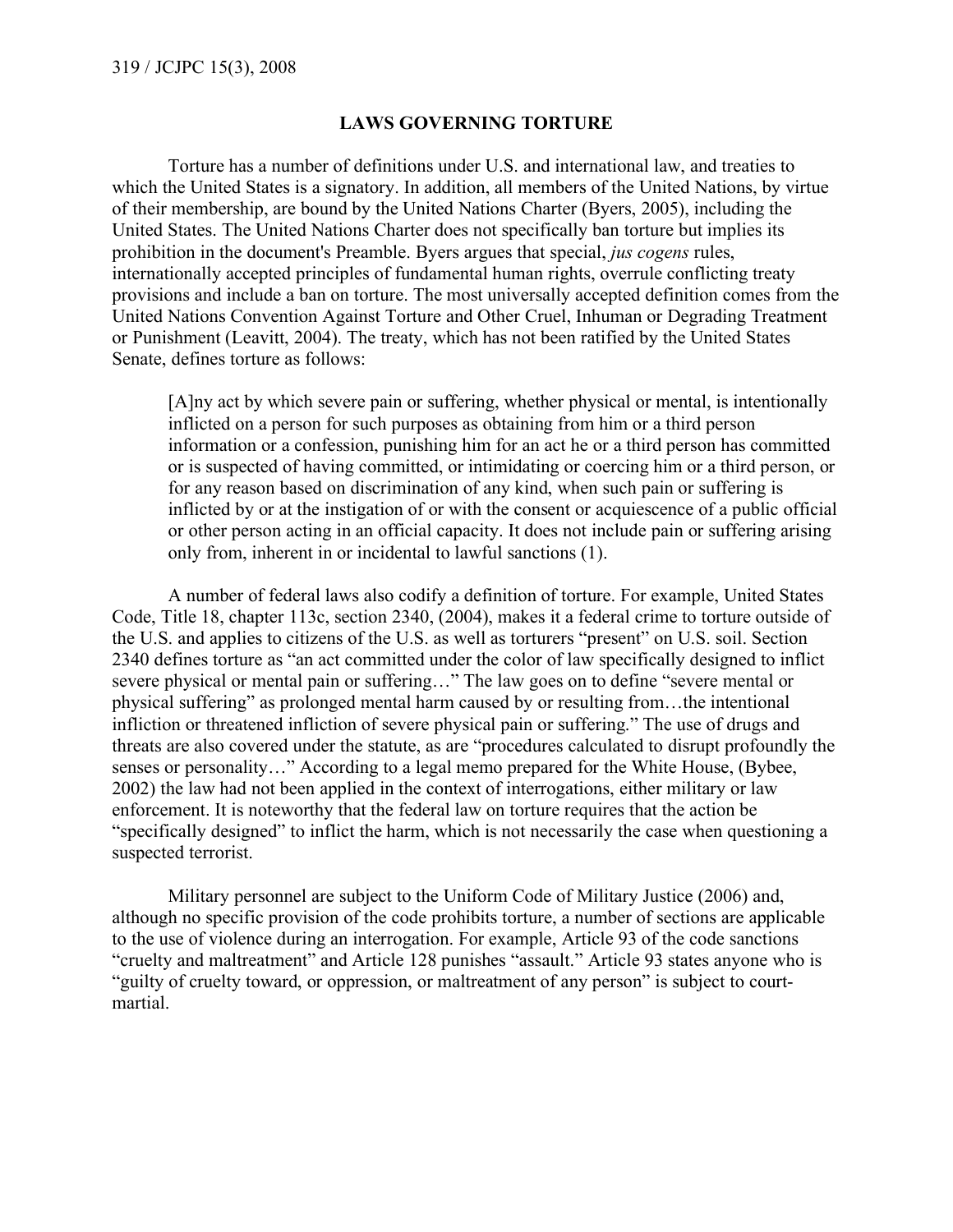#### **TORTURE & RECENT LEGISLATION**

 After signing the Detainee Treatment Act of 2005, Title X of the Department of Defense Authorization Bill, the president issued a signing statement, offering his interpretation of the act. In that signing statement, the president wrote:

[T]he executive branch shall construe Title X in Division A of the act, relating to detainees, in a manner consistent with the constitutional authority of the President to supervise the unitary executive branch and as Commander in Chief and consistent with the constitutional limitations on the judicial power which will assist in achieving the shared objective of the Congress and the President, evidenced in Title X, of protecting the American people from further terrorist attacks (1).

The Detainee Treatment Act of 2005 outlaws torture and requires that all interrogations comply with the new Army Field Manual 2-22.3 (FM), Human Intelligence Collector Operations (2006), even those conducted at Guantanamo Bay, Cuba, and by the CIA. It became a certainty when Congressional sponsors enlisted enough lawmakers to override a threatened presidential veto (Savage, 2006). However, the signing statement also appears to free the president's hand to authorize more harsh techniques. An unnamed senior White House official seemed to confirm this in comments to the Boston Globe.

Of course the president has the obligation to follow this law, [but] he also has the obligation to defend and protect the country as the commander in chief, and he will have to square those two responsibilities in each case...We are not expecting that those two responsibilities will come into conflict, but it's possible that they will (1).

If there were any doubt that many in the federal government wanted the president to have the discretion to approve techniques he believes are necessary to protect the United States, that doubt was erased when Congress passed the Military Commissions Act of 2006 (2006). The Military Commissions Act of 2006 states that individuals whom the president designates as "enemy combatants" do not fall within the protections of Article III of the Geneva Conventions, Relative to the Treatment of Prisoners of War (1950), and, therefore, are subject to interrogation techniques deemed appropriate by the president, including conceivably, torture (The New York Times, editorial, September 28, 2006). The New York Times called the law "our generation's version of the Alien and Sedition Acts."

It is tempting to think that in today's conflicts, some of which are perceived to be without rules, fictional characters such as Bauer, who on television saves the United States each season in twenty-four hours, are models of how to protect us. Bauer's frequent success on television using extreme measures can create an illusion that such measures are appropriate and that they work better or more quickly than practices that fall within the constraints U.S. and international law. As Mayer (2007) writes: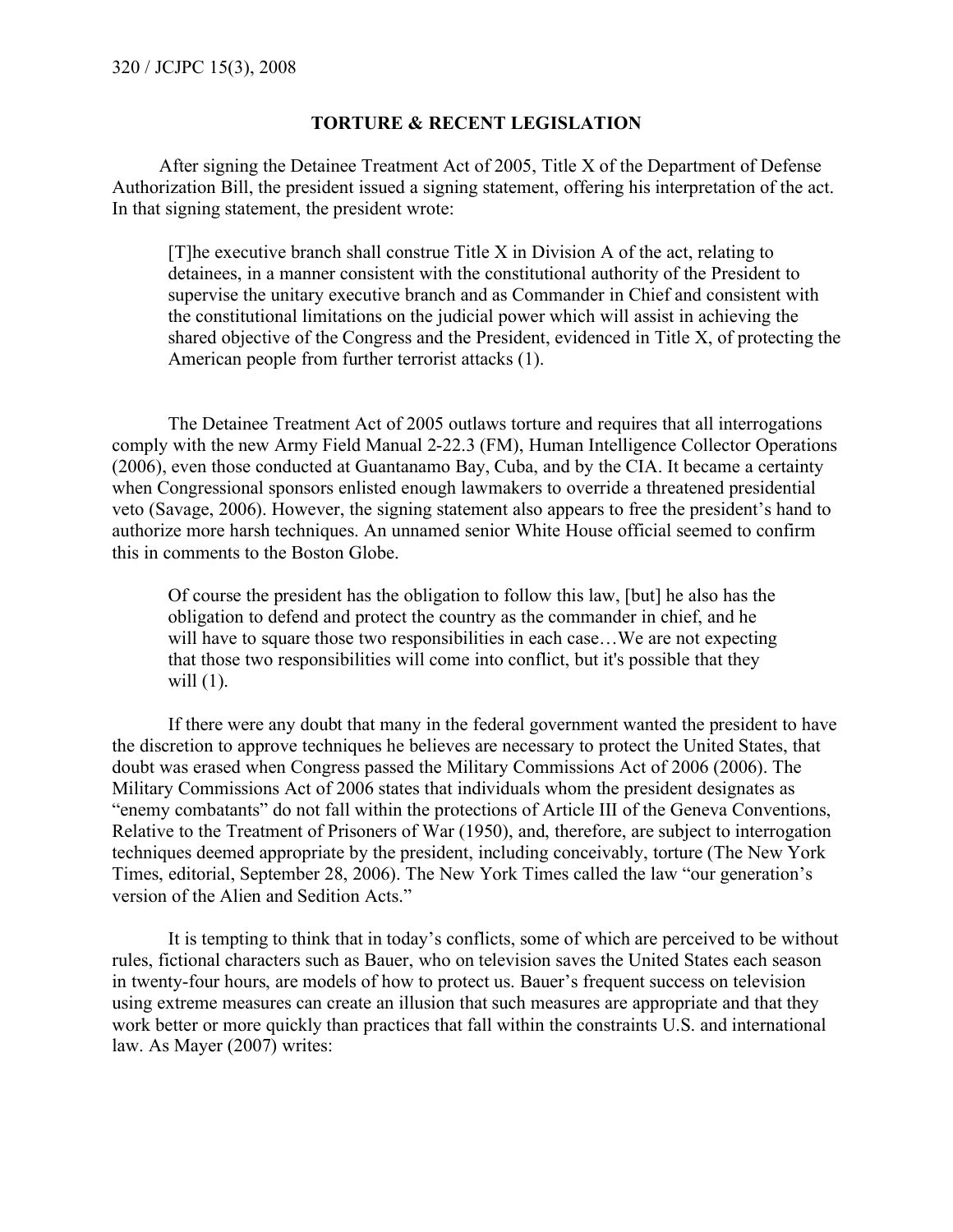[F]or all its fictional liberties, '24' depicts the fight against Islamist extremism much as the Bush Administration has defined it: as an all-consuming struggle for America's survival that demands the toughest of tactics. Not long after September 11th, Vice-President Dick Cheney alluded vaguely to the fact that America must begin working through the 'dark side' in countering terrorism. On '24,' the dark side is on full view... [Joel] Surnow, the show's executive producer and co-creator, who has jokingly called himself a 'right-wing nut job,' shares his show's hard-line perspective. Speaking of torture, he said, "Isn't it obvious that if there was a nuke in New York City that was about to blow—or any other city in this country—that, even if you were going to go to jail, it would be the right thing to do (1)?

Mayer adds that according to David Danzig, the project director of Human Rights First, the "'torturers have changed. It used to be almost exclusively the villains who tortured. Today torture is often perpetrated by the heroes,'" including fictional heroes like Jack Bauer. It is also the case that real policy makers are publically endorsing counterterrorism practices created in Hollywood and used by an actor who assumes the role of a fictitious government agent on television.

#### **HARSH TECHNIQUES**

It is difficult to determine what constitutes a "harsh," "high pressure," or "enhanced" technique. All of these terms have been used by political leaders when they have discussed how to interrogate suspected terrorists, with perhaps "harsh" the most frequent term. For example, in 2004 the CIA suspended self-described "enhanced interrogation techniques" (Priest, 2004). "Enhanced interrogation techniques," according to an unnamed CIA official, are "stress positions," "light and noise bombardment," "sleep deprivation," denial of pain medication," and what Priest called "feigned drowning" or what has become known as waterboarding (Priest). All of these techniques are currently prohibited by the U.S. military.

Human Rights First and Physicians Against Torture co-authored a report about the use of enhanced by the CIA (2007) but their report did not specifically define the term. Despite this, the report gives examples of "enhanced" techniques that include "water-boarding (sic), hitting, induced hypothermia, and stress positions, total and long-term isolation, and constant bombardment with loud music and flashing lights." Their report emphasizes that tactics that do not leave physical marks, like many of the "enhanced" techniques, are none-the-less torture and in violation of U.S. and international law. Rejali (2007) calls this "clean torture" because of the absence of marks and the fact that this treatment does not "fit" commonly held ideas about what constitutes torture. Sullivan (2007) finds that the term "enhanced interrogation" comes from the German *Verscharfe Vernehmung*, a phrase used in a 1937 Nazi interrogation methods memo that suggests practices, similar to those endorsed by the CIA, to break uncooperative subjects.

To add to the confusion, a Washington Post article recounts the destruction of CIA interrogation tapes depicting the questioning of two of Osama Bin Laden's reputed lieutenants and the use of "harsh" interrogation methods (Pincus 2007). During the Republican presidential candidate debate in South Carolina (Council on Foreign Relations, Republican Debate Transcript, 2007), the candidates used a number of terms when discussing techniques that go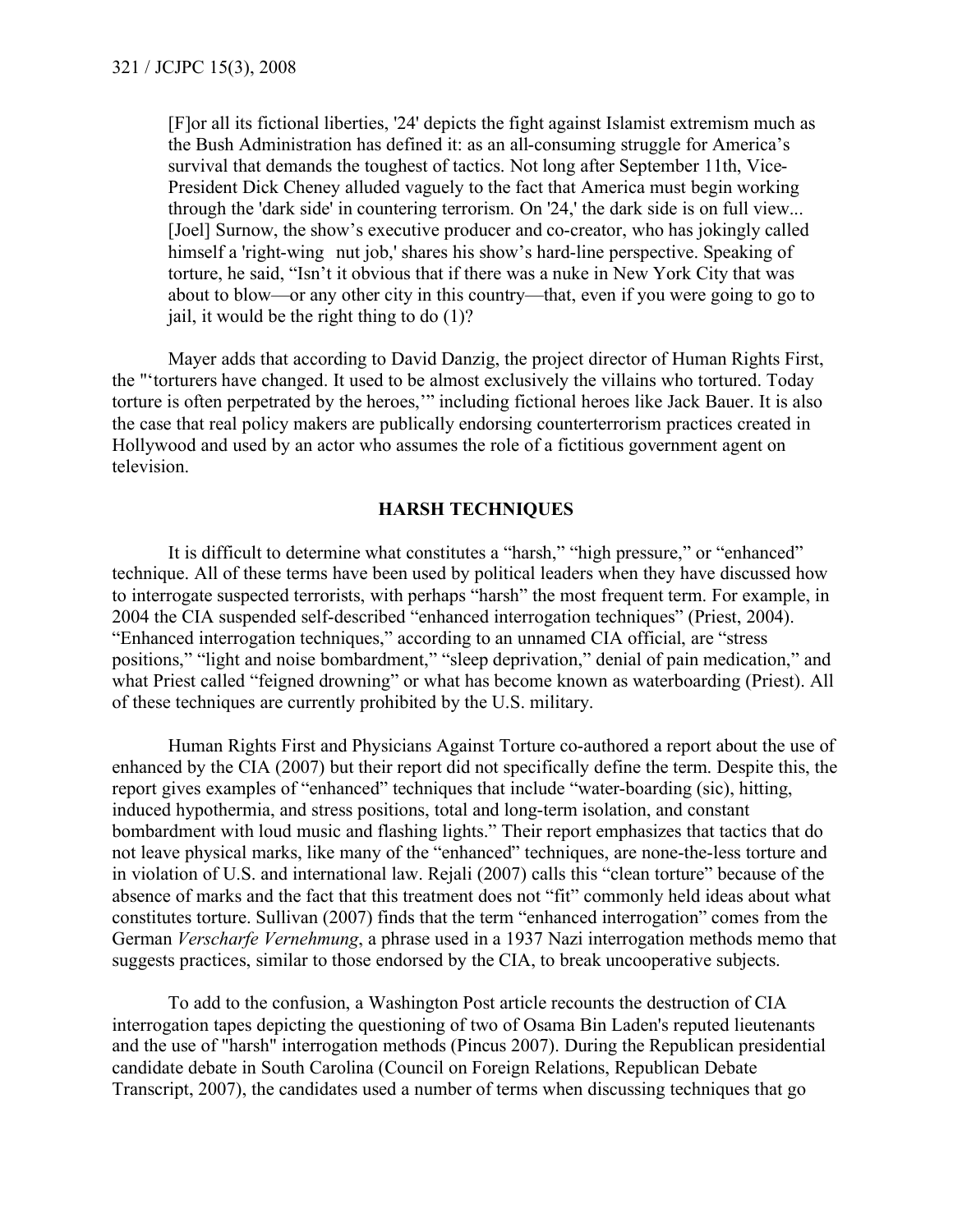beyond those formally authorized for use in interrogations, including "every method but torture," "enhanced interrogation techniques, "very high pressure techniques," and, to "respond in a way to make them [terrorists] fearful." In response to the remarks of the other candidates, Representative Ron Paul of Texas stated, "it's interesting talking about torture here in that it's become enhanced interrogation techniques. It sounds like Newspeak (sic)." To Paul and many others, the words "enhanced techniques" mean torture.

## **POLITICAL SUPPORT FOR HARSH TECHNIQUES**

During the Republican presidential candidate debate referenced above, one of the debate moderators, Brit Hume, posed the "ticking time bomb" scenario to the debaters, one he described as "plausible." (Council on Foreign Relations, South Carolina Republican Debate Transcript, 2007). He asked the panelists "how aggressively would you [sic] interrogate those being held at Guantanamo Bay for information about where the next attack might occur?" This hypothetical conundrum is offered by some as a situation in which even those opposed to torture would concede that all necessary means must be used to gain information that could save thousands or more from a catastrophic attack (Greenberg, 2006). Dershowitz (2002) describes the hypothetical as one in which a captured terrorist holds information about an "imminent attack" but refuses to provide the information "necessary to prevent it." Experts consider it an unlikely series of events (Greenberg).

At the debate, McCain responded to Hume's question first. The Arizona senator spent over five years as a prisoner of the North Vietnamese and has acknowledged that he was tortured (Santora, 2007). McCain said the hypothetical was unlikely, a "million-to-one," and he ruled out the use of torture in "999,999 of cases" (Council on Foreign Relations, Republican Debate Transcript, 2007). Former New York City mayor Rudolph Giuliani, who later ended his campaign, responded "I would tell the [interrogators] to use every method…It shouldn't be torture, but every method they can think of" (Brooks, 2007).

"Waterboarding" is a technique that is sometimes described as pouring water over the face of a person who is restrained (Rejali, 2007) and was used by the CIA when agents interrogated high level captives (e.g. Mazzetti; Mazzetti & Johnston). According to Rejali, "waterboarding", no matter how defined, is universally considered torture under U.S. and international law. Recently, the United Nations High Commissioner for Human Rights declared waterboarding a form of torture (Rosenberg, 2008). When asked at the debate if this was permissible, Giuliani answered "I would – and I would – well, I'd say every method they can think of" (Brooks). Former Massachusetts governor Mitt Romney, who is no longer a candidate for president, answered "not torture but enhanced interrogation techniques, yes" (Council on Foreign Relations, Republican Debate Transcript, 2007). California Congressman Duncan Hunter, a Vietnam combat veteran, said "I would say to [the Secretary of Defense], in terms of getting information that would save American lives, even if it involves very high-pressure techniques, one sentence: Get the information. Have it back within an hour, and let's act on it" (Council on Foreign Relations, Republican Debate Transcript, 2007). Duncan has also ended his campaign. Brooks writes that Colorado Congressman Tom Tancredo drew the largest applause with his answer. "We're wondering about whether water-boarding would be a - a bad thing to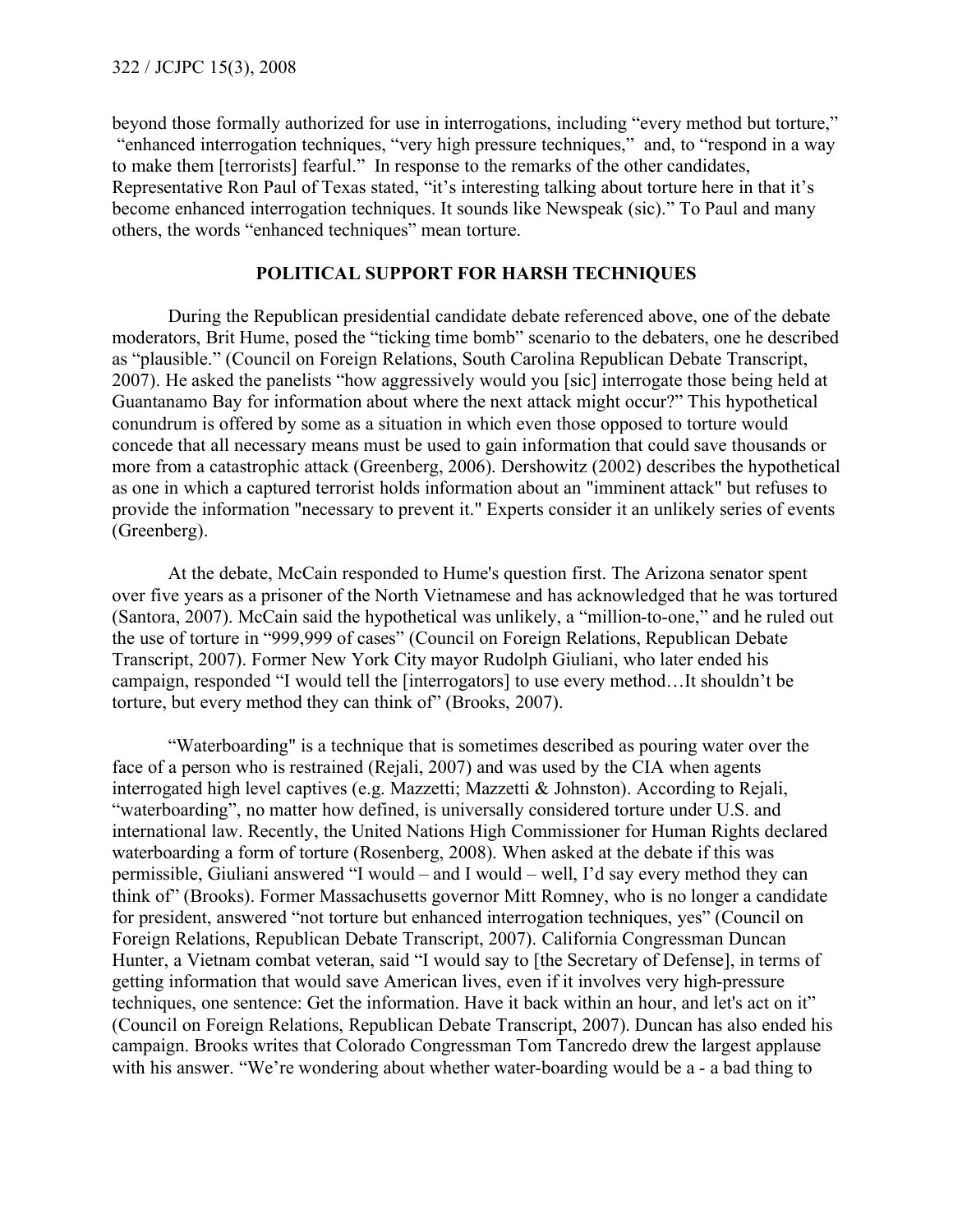do? I'm looking for a Jack Bauer at that time, let me tell you" (Council on Foreign Relations, Republican Debate Transcript, 2007).

When Tancredo endorsed the practices of a fictional counterterrorism agent as appropriate policy, he illustrated how deeply *24* has penetrated the consciousness of Americans. Nearly six years after the attacks on the World Trade Center and the Pentagon, strategies to fight terrorism are created in Hollywood and sold to a public who may be unable to separate truth from fiction or is too traumatized to care.

Bauer is a model counterterrorism agent to Tancredo and many other Americans, in part, because he never agonizes over his decision to torture or break the rules. He acts decisively with a clear goal: to save the United States from a catastrophic terrorist attack.

In the national debate over interrogation methods, *24* and its fictional protagonist have convinced many viewers, including political leaders, that torture is a quick and efficient way to gather intelligence, without moral ambiguity. In the end, Bauer's apparent success using torture during interrogations distorts the available evidence from the field and offers a false paradigm for a complex problem.

## **REFERENCES**

- Barak, Aharon, (1999). Judgment on the interrogation methods applied by the GSS, H.C. J. 5100/94. *Supreme Court of Israel.*
- Beeg, M. (2006). *Enemy combatant: My imprisonment at Guantanamo, Bagram, and Kandahar.* New York: The New Press.
- Benjamin, M. (2007, December 14). Inside the CIA's notorious Black Sites. *Salon*. Retrieved December 17, 2007 from http://www.salon.com/news/feature/2007/12/14/bashmilah/
- Berlow, A. (2008). Who would Antonin Scalia torture. *Salon*. Retrieved, July 7, 2008 from http://www.salon.com/opinion/feature/2008/01/02/lethal\_injection/
- Bowden, M. (2003, October). The dark art of interrogation. *The Atlantic*. Retrieved December 11, 2007 from http://www.theatlantic.com/doc/200310/bowden
- Brooks, R. (2007, May 18). The GOP's torture enthusiasts. *Los Angeles Times*. Retrieved December 17, 2007 from http://www.latimes.com/news/opinion/commentary/la-oebrooks18may18,0,732795.column?coll=la-news-comment-opinions
- Bybee, J. (2002). Standards of conduct for interrogation under 18 U.S.C. secs. 2340 2340A. In K. Greenberg & J. Dratel, (Eds.), *The torture papers: The road to Abu Ghraib*. New York: Cambridge University Press, pp. 172-217.
- Byers, M. (2005).*War law*. New York: Grove Press.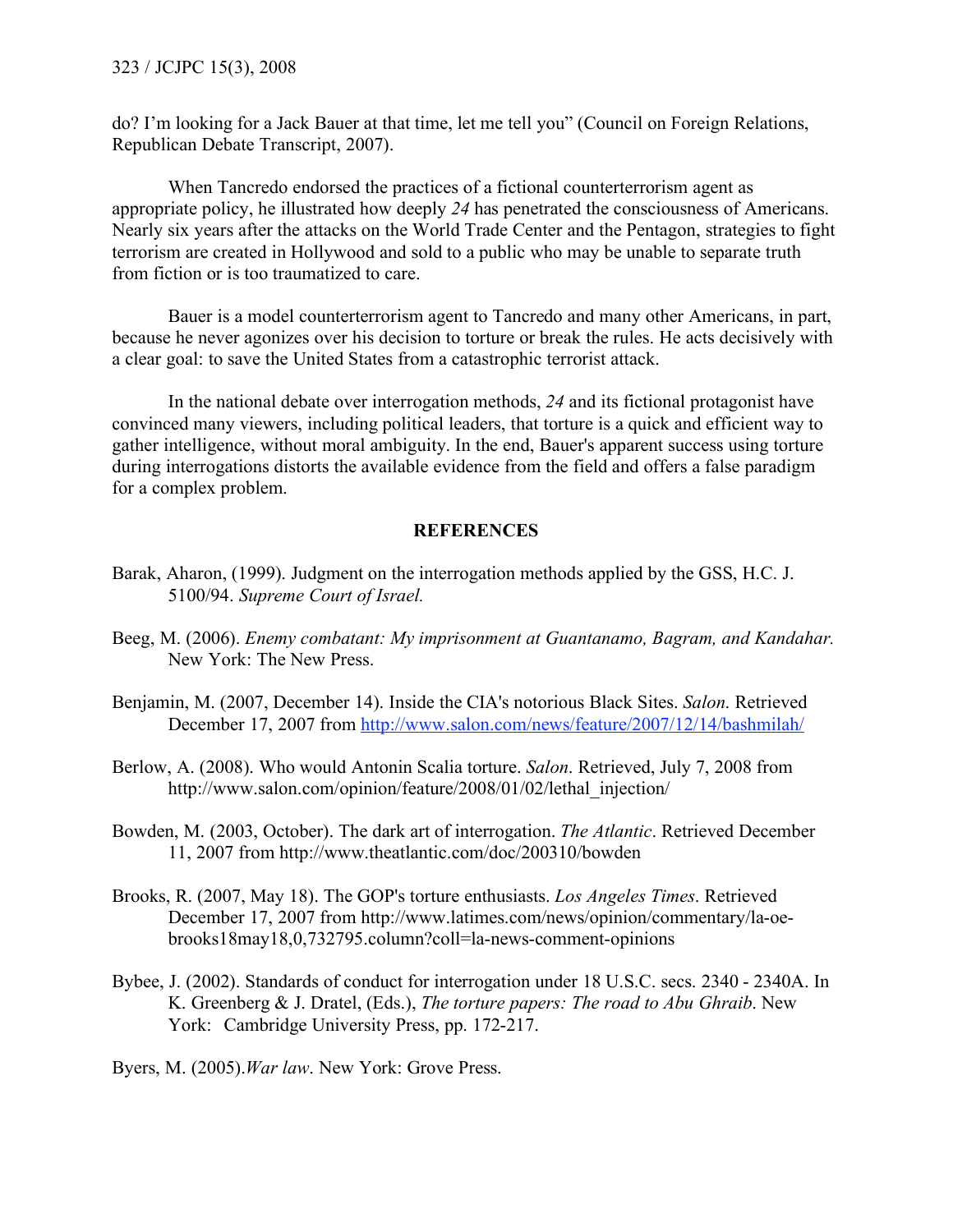Claude, R.C. & Weston, B.H. (Eds.) (2006). *Human rights in the world community: Issues and action*. Philadelphia: University of Pennsylvania Press.

Conason, J. (2004, May 7). Lack of protection: Long before Abu Ghraib senior officers warned that Bush appointees in the Pentagon were undermining prisoner safeguards. *Salon*. Retrieved December 19, 2007 from

http://dir.salon.com/story/opinion/conason/2004/05/07/rights/index.html

- Council on Foreign Relations. (2007, May). *Republican debate transcript.* retrieved December 20, 2007, from http://www.cfr.org/publication/13338/
- Cushman, J.H. (2004, October 28). UN condemns harsh methods in campaign against terror. *The New York Times*. Retrieved December 17, 2007 from http://www.nytimes.com/2004/10/28/politics/28nations.html
- Department of the Army. (2006). FM 2-22.3 (FM 34-52) *Human intelligence collector operations*. Washington D.C.: Author.
- Department of the Army. (2005). U.S. Army intelligence and interrogation handbook. Washington D.C.: Author.
- Dershowitz, A. (2002). Want to torture? Get a warrant. *The San Francisco Chronicle*, p. A19.

Detainee Treatment Act of 2005, 42 U.S.C.A. sec. 2000dd (West 2006).

- Eban, K. (2007, July 17). Rorschach and awe, *Vanity Fair*. Retrieved December 17, 2007 from. http://www.vanityfair.com/politics/features/2007/07/torture200707
- Editorial. (2006, September 28). Rushing off a cliff. *The New York Times*. Retrieved December 18, 2007 from http://www.nytimes.com/2006/09/28/opinion/28thu1.html
- Eggen, D. & Pincus, W. (2007, December 18). FBI, CIA debate significance of terror suspect. *The Washington Post*. pp. A1.
- Farhi, P. (2006, June 2). Calling on Hollywood's terrorism "experts." *The Washington Post*.
- Feuer, A. (2007, November 10). Federal judge calls rendition process "outsourcing." *The New York Times*. Retrieved December 17, 2007 from http://www.nytimes.com/2007/11/10/world/americas/10arar.html?scp=4&sq=Maher+Ara r+&st=nyt

*Geneva Convention (III).* Relative to the treatment of prisoners of war. (1949).

Greenberg, K. J. (Ed.). (2006). *The torture debate in America*. New York: Cambridge University Press.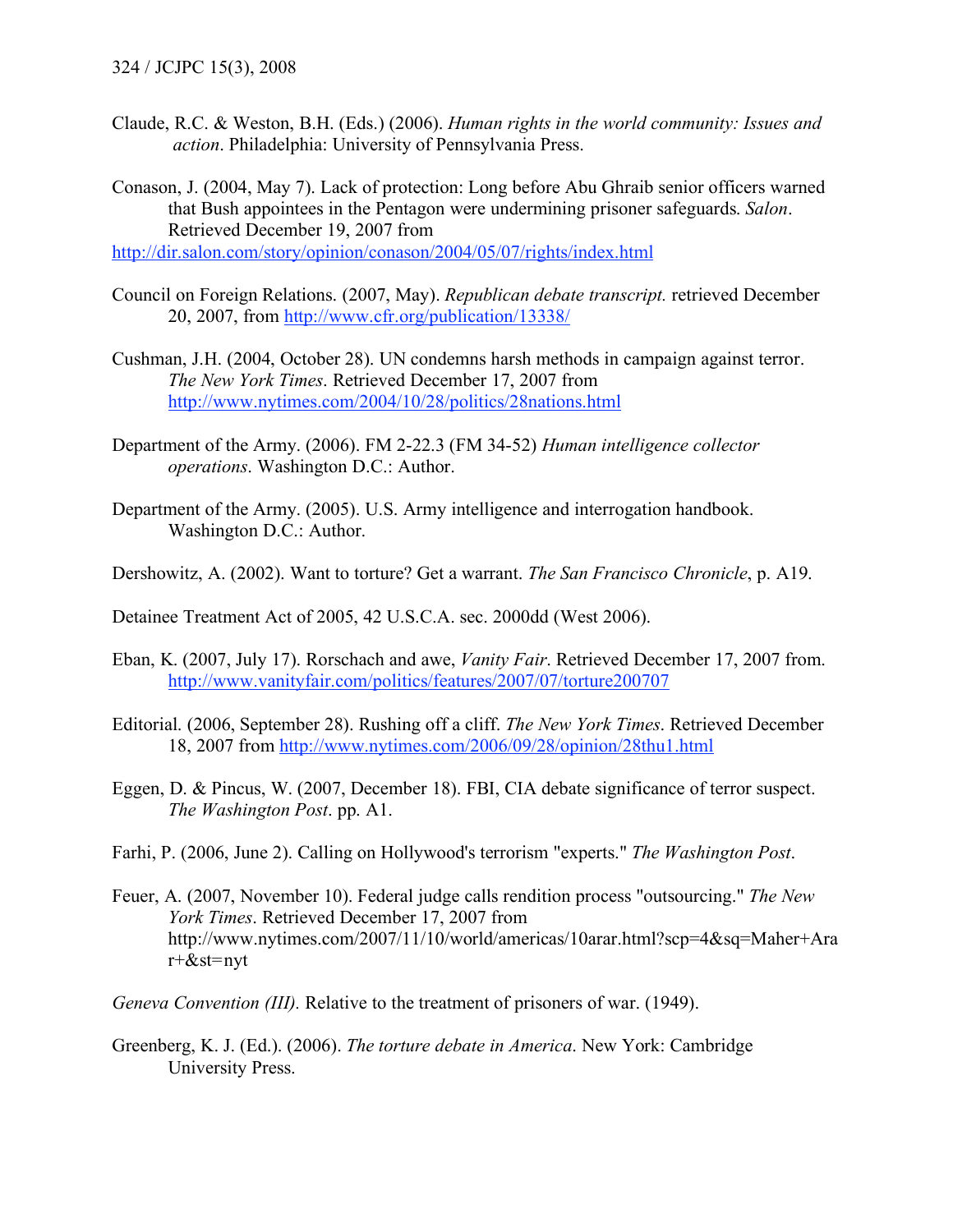- Grey, S. (2006). *Ghost plane: The true story of the CIA torture program*. New York: St. Marten's Press.
- Gudjonsson, G.H. (2003). *The psychology of interrogations and confessions*. London: Wiley.
- Holton, P. (2005). *Saving Babylon*. Provo, Utah: Perihelion Press.
- Human Rights First & Physicians Against Torture. (2007). *Leaves no marks: Enhanced interrogation techniques and the risk of criminality*. Retrieved January 5, 2008, from http://www.humanrightsfirst.org/
- Human Rights Watch. (2004, March). *Enduring freedom: Abuse by U.S. forces in Afghanistan*. Retrieved December 27, 2007, from http://hrw.org/ Independent panel to review DoD detention operations. (2004). Retrieved December 27, 2007, from http://www.defenselink.mil/

Intelligence Science Board. (2006). *Educing Information*. Washington D.C.: NDIC Press.

- Investigation of intelligence activities at Abu Ghraib. (2004, August 23). Retrieved December 28, 2007, from http://www4.army.mil/ocpa/reports/ar15-6/index.html
- Johnston, D. (2006, September 10). At secret interrogation, dispute flared over tactics. *The New York Times*. Retrieved December 20, 2007 from http://www.nytimes.com/2006/09/10/washington/10detain.html?pagewanted=1
- Johnston, D. (2008, January 4). An inquiry seen as payback in rivalry. *The New York Times*. Retrieved February 1, 2008 from http://www.nytimes.com/2008/01/04/washington/04intel.html

Kurnaz, M. (2008). Five Years of My Life: An innocent man at Guantanamo. Palgrave MacMillan: New York.

- Leavitt, N. (2004). Defining and redefining torture. *Find Law*. Retrieved December 10, 2007 from http://writ.news.findlaw.com/commentary/20040824\_leavitt.html
- Lagouranis, T. & Mikaelian, A. (2007). Fear Up Harsh: *An army interrogator's dark journey through Iraq*. New York: New American Library.
- Kassin, S.M., Leo, R.A., Meissner, C.A., et. al. (2007). Police interviewing and interrogation: A self-report survey of police practices and beliefs. *Law & Human Behavior*, 31, 381-400.
- Mackey, C. & Miller, G. (2004). *The interrogators: Task Force 500 and America's secret war against Al Qaeda*. New York: Little Brown & Company.
- Malinowski, T. (2007, March 18). When terrorists become "warriors." *The Washington Post*, B7.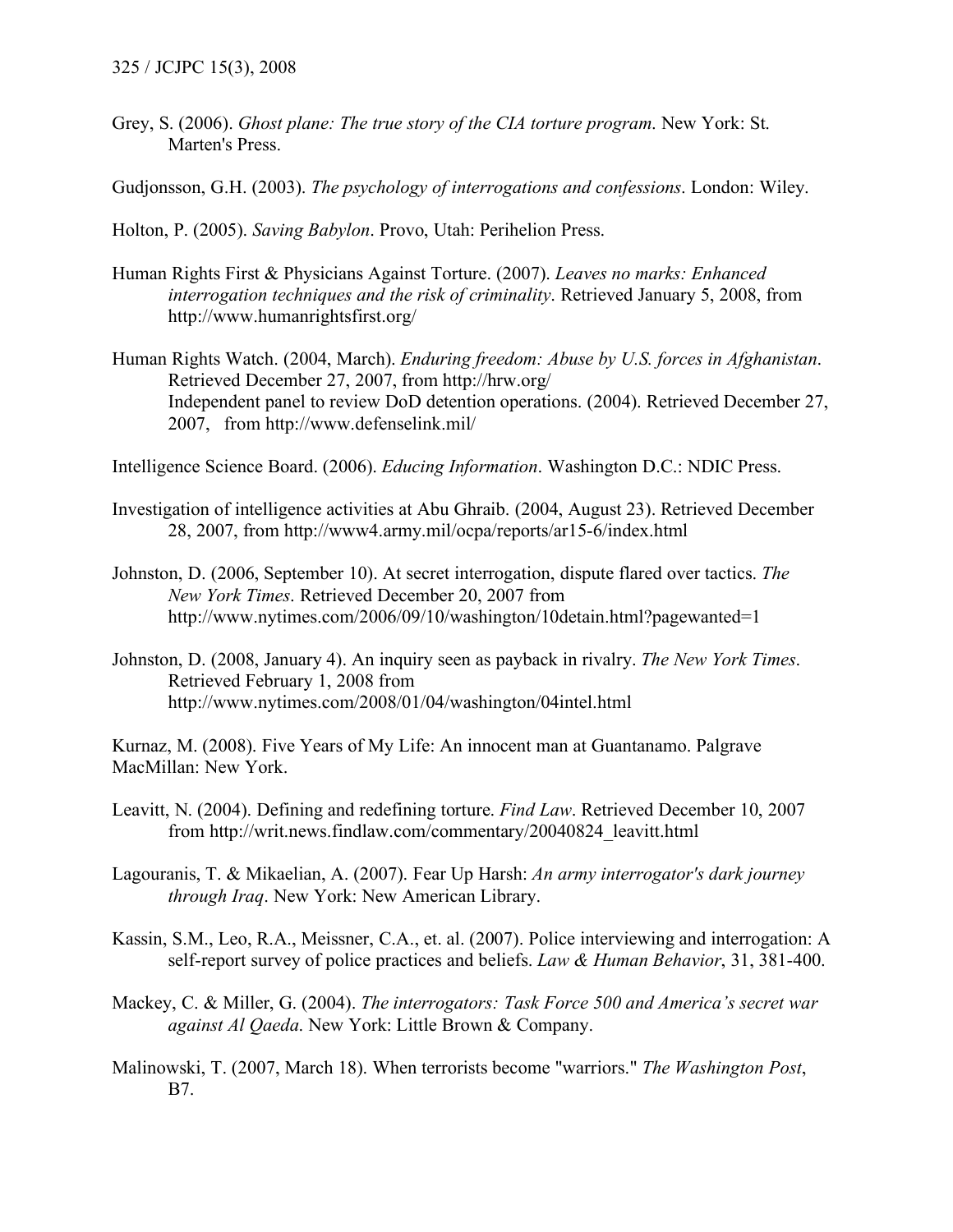- Mayer, J. (2007, February 19). Whatever it takes: the politics of the man behind "24." *The New Yorker.* Retrieved November 13, 2007 from http://www.newyorker.com/reporting/2007/02/19/070219fa\_fact\_mayer
- Mazzetti, M. (2007, December 7). CIA destroyed two tapes showing interrogations. *The New York Times*. Retrieved December 17, 2007 from http://www.nytimes.com/2007/12/07/washington/07intel.html?partner=rssnyt&emc=rss
- Mazzetti, M. & Johnston, D. (2008, January 3). Justice dept. sets criminal inquiry on C.I.A. tapes. *The New York Times*. Retrieved January 18, 2008 from http://www.nytimes.com/2008/01/03/washington/03intel.html
- McAuliff, M. (2007). Torture like Jack Bauer's would be ok, Bill Clinton, says. Daily News retrieved July 1, 2008 from http://www.nydailynews.com/news/us\_world/2007/10/01/2007-10- 01 torture like jack bauers would be ok bil.html
- McKelvey, T. (2007). *Monstering: Inside America's policy of secret interrogations and torture in the terror war*. New York: Carroll & Graf.
- Neuman, A & Salinas-Serrano, D. (2005). Custodial interrogations: What we know, what we do, and what we can learn from law enforcement experiences. *Educing information*. Washington D.C.: NDIC Press.
- Pincus, W. (2007). CIA chief: House should have been told more. *The Washington Post*. A2.
- Posner, G.L. (2003). *While America slept: The failure to prevent 9/11*. New York: Random House.
- Priest, D. (2004). CIA puts harsh tactics on hold. *The Washington Post*, A1.
- Regan, T. (2007, February 12). Does 24 encourage U.S. interrogators to torture? *The Christian Science Monitor*. Retrieved December 17, 2007 from http://www.csmonitor.com/2007/0212/p99s01-duts.html
- Rejali, Darius. *Torture and democracy*. Princeton: Princeton University Press. 2007.
- Richey, W. (2007, August 14). U.S. Gov't broke Padilla through intense isolation say experts. *The Christian Science Monitor*, p. 11, sec. 1.
- Rosenberg, M. (2008, February 8). Waterboarding should be prosecuted as torture U.N. *Reuters*. Retrieved February 8 from http://uk.reuters.com/article/topNews/idUKN0852061620080208?rpc=401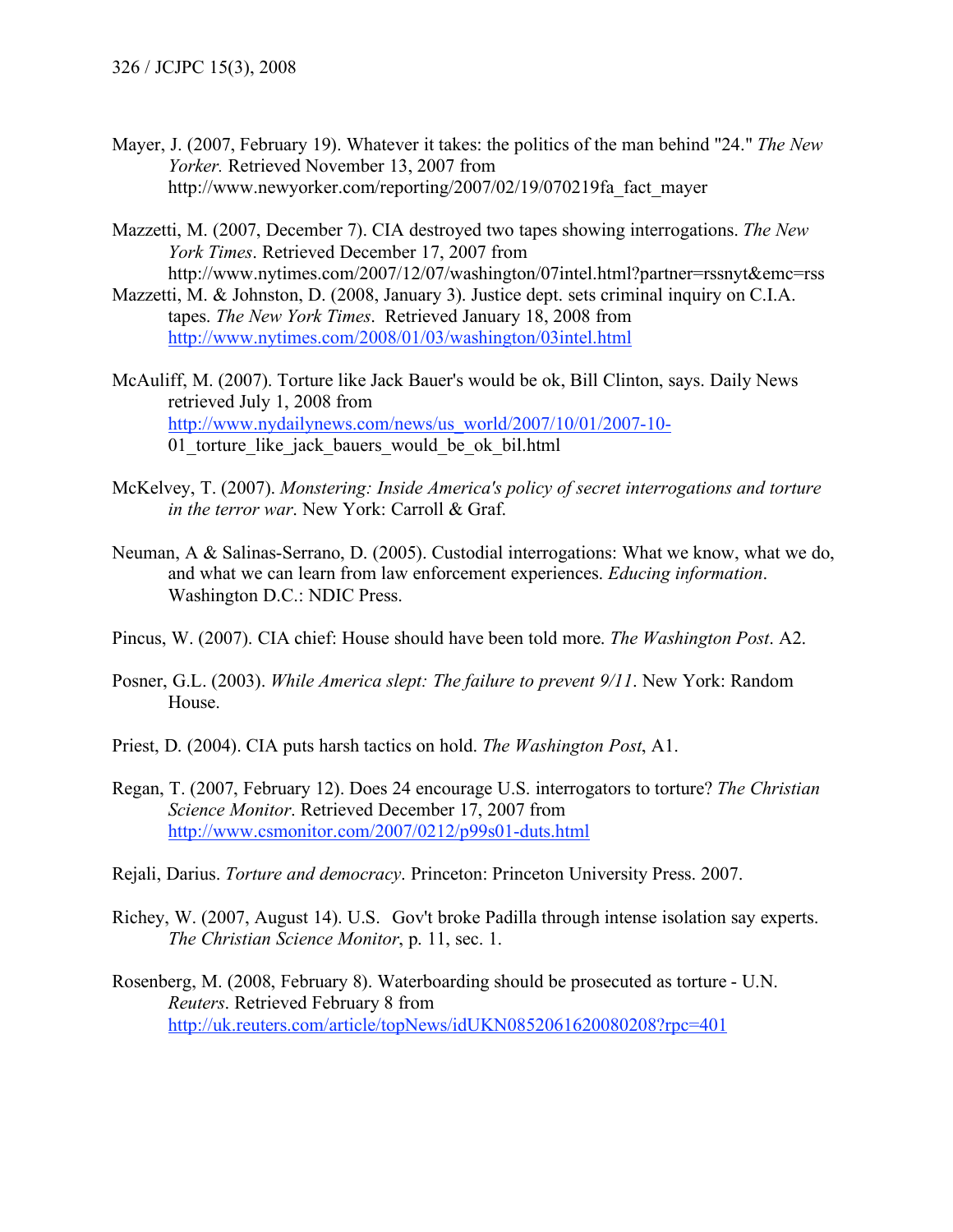- Ross, B. & Esposito, A. (2005). CIA's harsh interrogation techniques described. ABC News. Retrieved February 5, 2008 from http://abcnews.go.com/WNT/Investigation/story?id=1322866
- Santora, M. (2007, November 16). McCain's stance on torture becomes riveting issue in campaign. *The New York Times*. Retrieved January 11, 2008 from http://www.nytimes.com/2007/11/16/us/politics/16mccain.html?sq=mccain%20torture&s t=nyt&adxnnl=1&scp=1&adxnnlx=1202666997-kvpM11gtqTIjWFRhx98Oiq
- Savage, C. (2006, January 4). Bush Could Bypass New Torture Ban. *The Boston Globe*. Retrieved December 18, 2007 from http://www.boston.com/news/nation/articles/2006/01/04/bush\_could\_bypass\_new\_torture \_ban/
- Schmitt, E. (2006, April 25). Abu Ghraib officer to face charges. *The New York Times*. Retrieved December 17, 2007 from http://www.nytimes.com/2006/04/25/us/25cndabuse.html?hp&ex=1146024000&en=f6384bec6335b650&ei=5094&partner=homepage
- Shane, S., Johnston, D., Risen, J. (2007, October 4). Secret U.S. endorsement of severe interrogations. *The New York Times*. Retrieved December 17, 2007 from http://www.nytimes.com/2007/10/04/washington/04interrogate.html

Smith, R.J. (2005, May 12). Abu Ghraib officer gets reprimand. *The Washington Post*, p. A16.

- Sullivan, A. (2007, May 29). Verschärfte Vernehmung. *The Daily Dish.* Retrieved November 17, 2007 from http://andrewsullivan.theatlantic.com/the\_daily\_dish/2007/05/verschfte\_verne.html
- Sullivan, A. (2007). Military experience rare among '08 candidates. *Reuters*. Retrieved December 27, 2007 from http://www.reuters.com/article/topNews/idUSN2423789220070625?feedType=RSS&rpc  $=22$ &sp=true
- Surnow, J. (Producer). (2001-2006). *24* [Television series]. Los Angeles: Fox Television Network.

Uniform Code of Military Justice, 10 U.S.C. Chapter 47 (2006).

United Nations. (1985). Convention Against Torture and Other Cruel, Inhuman or Degrading Treatment or Punishment. Retrieved December 1, 2007 from http://www.hrweb.org/legal/cat.html

United States Code, Title 18, chapter 113c, section 2340, (2004).

Vrij, A. (2000). *Detecting lies and deceit: The psychology of lying and the implications for professional practice*. London: Wiley.